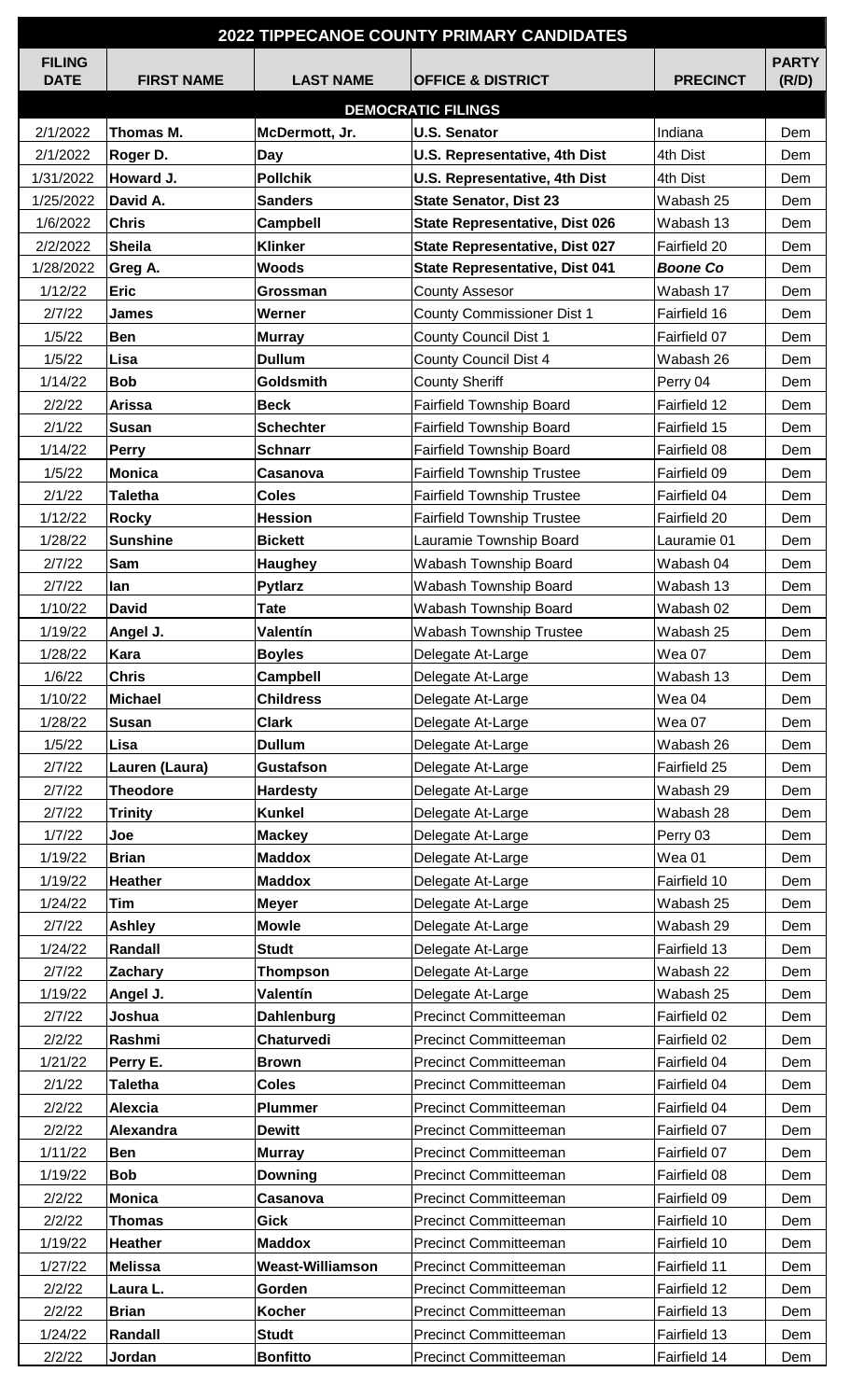| 1/21/22                      | <b>Betsy</b>         | <b>Murray-Bolden</b>        | <b>Precinct Committeeman</b> | Fairfield 14    | Dem                   |
|------------------------------|----------------------|-----------------------------|------------------------------|-----------------|-----------------------|
| 2/2/22                       | Jubin                | Rahatzad                    | <b>Precinct Committeeman</b> | Fairfield 15    | Dem                   |
| 1/24/22                      | <b>Isaac Chosnek</b> | <b>Williams</b>             | <b>Precinct Committeeman</b> | Fairfield 15    | Dem                   |
| 2/2/22                       | <b>Margaret</b>      | <b>Hass</b>                 | <b>Precinct Committeeman</b> | Fairfield 16    | Dem                   |
| 1/27/22                      | Nancy N.             | <b>Nargi</b>                | <b>Precinct Committeeman</b> | Fairfield 16    | Dem                   |
| 2/2/22                       | Amy                  | <b>David</b>                | <b>Precinct Committeeman</b> | Fairfield 17    | Dem                   |
| 1/21/22                      | <b>Kimberly</b>      | <b>Meyer</b>                | <b>Precinct Committeeman</b> | Fairfield 19    | Dem                   |
| 1/20/22                      | Douglas W.           | Paprocki                    | <b>Precinct Committeeman</b> | Fairfield 19    | Dem                   |
| 2/2/22                       | <b>Barbara</b>       | <b>Brown</b>                | <b>Precinct Committeeman</b> | Fairfield 20    | Dem                   |
| 1/12/22                      | <b>Rocky</b>         | <b>Hession</b>              | <b>Precinct Committeeman</b> | Fairfield 20    | Dem                   |
| 2/2/22                       | <b>Kelsey</b>        | Chapman                     | <b>Precinct Committeeman</b> | Fairfield 21    | Dem                   |
| 1/18/22                      | Kevin M.             | <b>Klinker</b>              | <b>Precinct Committeeman</b> | Fairfield 21    | Dem                   |
| 2/2/22                       | Lynn A.              | <b>Nelson</b>               | <b>Precinct Committeeman</b> | Fairfield 22    | Dem                   |
| 1/27/22                      | Gary                 | <b>Henriott</b>             | <b>Precinct Committeeman</b> | Fairfield 25    | Dem                   |
| 2/2/22                       | <b>Tetia</b>         | Lee                         | <b>Precinct Committeeman</b> | Fairfield 25    | Dem                   |
| 2/2/22                       | Remingtin            | <b>Mickle</b>               | <b>Precinct Committeeman</b> | Fairfield 27    | Dem                   |
| 1/7/22                       | Joe                  | <b>Mackey</b>               | <b>Precinct Committeeman</b> | Perry 03        | Dem                   |
| 1/20/22                      | <b>Cindy</b>         | <b>Marsh</b>                | <b>Precinct Committeeman</b> | Sheffield 02    | Dem                   |
| 2/2/22                       | <b>Meredith</b>      | <b>Richmond</b>             | <b>Precinct Committeeman</b> | Tippecanoe 03   | Dem                   |
| 2/2/22                       | <b>Jennifer</b>      | <b>Deboer</b>               | <b>Precinct Committeeman</b> | Wabash 01       | Dem                   |
| 1/24/22                      | Jacque               | <b>Chosnek</b>              | <b>Precinct Committeeman</b> | Wabash 02       | Dem                   |
| 2/2/22                       | Raymond              | <b>Cubberley</b>            | <b>Precinct Committeeman</b> | Wabash 05       | Dem                   |
| 2/2/22                       | George E.            | <b>Moore</b>                | <b>Precinct Committeeman</b> | Wabash 05       | Dem                   |
| 1/31/22                      | Shirley A.           | <b>Bosler</b>               | <b>Precinct Committeeman</b> | Wabash 09       | Dem                   |
| 2/2/22                       | Rwitti               | <b>Roy</b>                  | <b>Precinct Committeeman</b> | Wabash 10       | Dem                   |
| 1/28/22                      | <b>Iris</b>          | <b>O'Donnell Bellisario</b> | <b>Precinct Committeeman</b> | Wabash 12       | Dem                   |
| 1/31/22                      | Sana G.              | <b>Booker</b>               | <b>Precinct Committeeman</b> | Wabash 13       | Dem                   |
| 1/6/22                       | <b>Chris</b>         | Campbell                    | <b>Precinct Committeeman</b> | Wabash 13       | Dem                   |
| 1/31/22                      | <b>Sheila</b>        | <b>Rosenthal</b>            | <b>Precinct Committeeman</b> | Wabash 13       | Dem                   |
| 2/2/22                       | <b>Adelia Yenser</b> | <b>Sorge</b>                | <b>Precinct Committeeman</b> | Wabash 14       | Dem                   |
| 1/13/22                      | Germany              | <b>Harris</b>               | <b>Precinct Committeeman</b> | Wabash 16       | Dem                   |
| 2/2/22                       | Katherine (Katie) H. | Dufault                     | <b>Precinct Committeeman</b> | Wabash 17       | Dem                   |
| 1/24/22                      | Roberta              | Schonemann                  | <b>Precinct Committeeman</b> | Wabash 17       | Dem                   |
| 2/2/22                       | <b>Natasha</b>       | <b>Duncan</b>               | <b>Precinct Committeeman</b> | Wabash 18       | Dem                   |
| 1/7/22                       | <b>Steve</b>         | <b>Durbin</b>               | <b>Precinct Committeeman</b> | Wabash 18       | Dem                   |
| 1/11/22                      | <b>Peter</b>         | <b>Bunder</b>               | <b>Precinct Committeeman</b> | Wabash 25       | Dem                   |
| 2/2/22                       | <b>Amanda Sue</b>    | <b>Mayes</b>                | <b>Precinct Committeeman</b> | Wabash 25       | Dem                   |
| 1/24/22                      | <b>Tim</b>           | <b>Meyer</b>                | <b>Precinct Committeeman</b> | Wabash 25       | Dem                   |
| 1/19/22                      | Angel J.             | Valentín                    | <b>Precinct Committeeman</b> | Wabash 25       | Dem                   |
| 1/5/22                       | Lisa                 | <b>Dullum</b>               | <b>Precinct Committeeman</b> | Wabash 26       | Dem                   |
| 1/26/22                      | Rebecca              | <b>Peters</b>               | <b>Precinct Committeeman</b> | Wabash 27       | Dem                   |
| 2/1/22                       | Ingrid               | Lund-Mikkelsen              | <b>Precinct Committeeman</b> | Wabash 28       | Dem                   |
| 2/7/22                       | <b>Theodore</b>      | <b>Hardesty</b>             | <b>Precinct Committeeman</b> | Wabash 29       | Dem                   |
| 2/2/22                       | <b>Debby</b>         | <b>Parisi</b>               | <b>Precinct Committeeman</b> | Washington 02   | Dem                   |
| 1/28/22                      | Donald E.            | <b>Scheiber</b>             | <b>Precinct Committeeman</b> | Washington 02   | Dem                   |
| 1/19/22                      | <b>Brian</b>         | <b>Maddox</b>               | <b>Precinct Committeeman</b> | Wea 01          | Dem                   |
| 1/10/22                      | <b>Michael</b>       | <b>Childress</b>            | <b>Precinct Committeeman</b> | Wea 04          | Dem                   |
| 2/2/22                       | <b>Katie</b>         | <b>Garrett</b>              | <b>Precinct Committeeman</b> | Wea 04          | Dem                   |
| 2/7/22                       | <b>Kyle</b>          | <b>Bender</b>               | <b>Precinct Committeeman</b> | <b>Wea 05</b>   | Dem                   |
| 2/2/22                       | Roxanne              | <b>Bischoff</b>             | <b>Precinct Committeeman</b> | Wea 06          | Dem                   |
| 1/28/22                      | <b>Susan</b>         | <b>Clark</b>                | <b>Precinct Committeeman</b> | Wea 07          | Dem                   |
| 1/28/22                      | Kara                 | <b>Boyles</b>               | <b>Precinct Committeeman</b> | Wea 07          | Dem                   |
| 1/19/22                      | Susan D. (Sue)       | <b>Scott</b>                | <b>Precinct Committeeman</b> | Wea 07          | Dem                   |
| 1/31/22                      | <b>Sheryl</b>        | <b>Shipley</b>              | <b>Precinct Committeeman</b> | Wea 09          | Dem                   |
| 2/2/22                       | Aimee                | Van Arsdale                 | <b>Precinct Committeeman</b> | Wea 09          | Dem                   |
| 2/2/22                       | Lorrayya (Ray)       | <b>Williams</b>             | <b>Precinct Committeeman</b> | Wea 15          | Dem                   |
| <b>FILING</b><br><b>DATE</b> | <b>FIRST NAME</b>    | <b>LAST NAME</b>            | <b>OFFICE &amp; DISTRICT</b> | <b>PRECINCT</b> | <b>PARTY</b><br>(R/D) |
|                              |                      |                             | <b>REPUBLICAN FILINGS</b>    |                 |                       |
| 1/28/2022                    | Todd                 | Young                       | <b>U.S. Senator</b>          | Indiana         | Rep                   |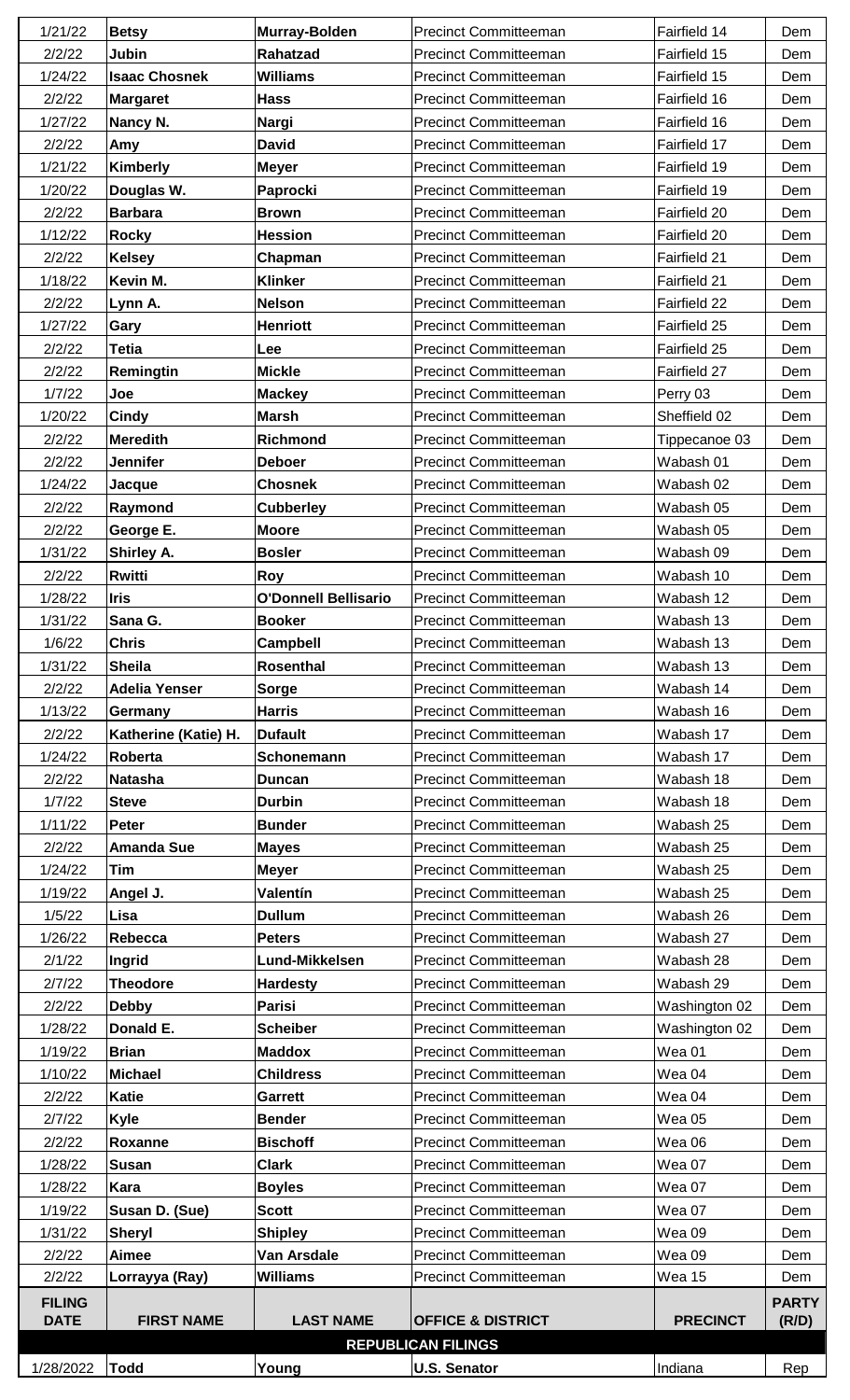| 1/5/2022  | Jim                | <b>Baird</b>       | <b>U.S. Representative, 4th Dist</b>  | 4th Dist             | Rep        |
|-----------|--------------------|--------------------|---------------------------------------|----------------------|------------|
| 1/10/2022 | Ronnie J.          | <b>Alting</b>      | <b>State Senator, Dist 22</b>         | Fairfield 07         | Rep        |
| 1/18/2022 | Christian          | <b>Beaver</b>      | <b>State Senator, Dist 23</b>         | Wabash 02            | Rep        |
| 1/26/2022 | Paula K.           | Copenhaver         | <b>State Senator, Dist 23</b>         | <b>Fountain Co</b>   | Rep        |
| 1/6/2022  | <b>Spencer R.</b>  | <b>Deery</b>       | <b>State Senator, Dist 23</b>         | Wabash 03            | Rep        |
| 1/25/2022 | <b>Bill</b>        | Webster            | <b>State Senator, Dist 23</b>         | <b>Parke Co</b>      | Rep        |
| 1/5/2022  | <b>Sharon</b>      | <b>Negele</b>      | <b>State Representative, Dist 013</b> | <b>Fountain Co</b>   | Rep        |
| 2/2/2022  | <b>James</b>       | <b>Hass</b>        | <b>State Representative, Dist 027</b> | Fairfield 16         | Rep        |
| 2/1/2022  | Tim                | Radice             | <b>State Representative, Dist 027</b> | Fairfield 17         | Rep        |
| 1/18/2022 | <b>Heath R</b>     | <b>VanNatter</b>   | State Representative, Dist 038        | <b>Howard Co</b>     | Rep        |
| 1/5/2022  | <b>Richard</b>     | <b>Bagsby</b>      | <b>State Representative, Dist 041</b> | Perry 04             | Rep        |
| 1/26/2022 | Mark J.            | Genda              | <b>State Representative, Dist 041</b> | <b>Clinton Co</b>    | Rep        |
| 1/11/2022 | <b>Shane</b>       | <b>Weist</b>       | State Representative, Dist 041        | Perry 04             | Rep        |
| 1/24/22   | <b>Jennifer</b>    | Weston             | <b>County Auditor</b>                 | Washington 01        | Rep        |
| 1/13/22   | Julie              | Roush              | <b>County Clerk</b>                   | Fairfield 02         | Rep        |
| 1/5/22    | <b>Tracy</b>       | <b>Brown</b>       | <b>County Commissioner Dist 1</b>     | Fairfield 18         | Rep        |
| 1/10/22   | Jody               | <b>Hamilton</b>    | <b>County Council Dist 2</b>          | Wayne 01             | Rep        |
| 1/5/22    | Kathy              | Vernon             | <b>County Council Dist 3</b>          | <b>Wea 13</b>        | Rep        |
| 1/10/22   | Pat                | <b>Harrington</b>  | <b>County Prosecutor</b>              | Tippecanoe 06        | Rep        |
| 1/5/22    | <b>Kristy</b>      | <b>Martin</b>      | County Recorder                       | Wea 10               | Rep        |
| 1/7/22    | Jason D.           | <b>Huber</b>       | <b>County Sheriff</b>                 | Wabash 26            | Rep        |
| 1/21/2022 | Faith A.           | Graham             | Judge of Superior Court, No. 3        | Wea 14               | Rep        |
| 1/26/2022 | <b>Treeva</b>      | <b>Sarles</b>      | Otterbein Town Clerk-Treasurer        | <b>Benton County</b> | Rep        |
| 1/28/22   | Timothy R.         | <b>Balensiefer</b> | <b>Shadeland Town Council Member</b>  | Union 01             | Rep        |
| 1/20/22   | <b>David Allen</b> | <b>Downey</b>      | <b>Shadeland Town Council Member</b>  | Union 01             | Rep        |
| 2/7/22    | <b>David</b>       | <b>Vanderkleed</b> | <b>Shadeland Town Council Member</b>  | Union 01             | Rep        |
| 1/27/22   | Jan                | <b>Payne</b>       | <b>Fairfield Township Board</b>       | Fairfield 22         | Rep        |
| 1/13/22   | Kelli              | <b>Stump</b>       | Fairfield Township Board              | Fairfield 26         | Rep        |
| 1/27/22   | <b>Todd</b>        | <b>Wilkins</b>     | <b>Fairfield Township Board</b>       | Fairfield 27         | Rep        |
| 1/10/22   | <b>April</b>       | O'Brien            | <b>Fairfield Township Trustee</b>     | Fairfield 04         | Rep        |
| 1/28/22   | <b>Tami Greer</b>  | <b>Minniear</b>    | Jackson Township Board                | Jackson 01           | Rep        |
| 2/1/22    | <b>James</b>       | <b>Stafford</b>    | Jackson Township Board                | Jackson 01           | Rep        |
| 1/31/22   | <b>Christine</b>   | <b>Wise</b>        | Jackson Township Board                | Jackson 01           | Rep        |
| 1/31/22   | <b>Sharon</b>      | Corwin             | <b>Jackson Township Trustee</b>       | Jackson 01           | Rep        |
| 1/18/22   | Larry M.           | <b>Funk</b>        | Lauramie Township Board               | Lauramie 02          | Rep        |
| 1/25/22   | Hal N.             | Graham             | Lauramie Township Board               | Lauramie 01          | Rep        |
| 1/28/22   | Jordan             | <b>Mellinger</b>   | Lauramie Township Board               | Lauramie 01          | Rep        |
| 2/1/22    | Joe                | <b>Sturm</b>       | Lauramie Township Board               | Lauramie 02          | Rep        |
| 1/25/22   | Harold "Junior"    | Tull               | Lauramie Township Board               | Lauramie 01          | Rep        |
| 1/5/22    | M Lynn             | <b>Beck</b>        | Lauramie Township Trustee             | Lauramie 01          | Rep        |
| 1/21/22   | Greg               | <b>Brown</b>       | Perry Township Board                  | Perry 05             | Rep        |
| 2/2/22    | Joseph L           | <b>Daubenmier</b>  | Perry Township Board                  | Perry 05             | Rep        |
| 1/21/22   | <b>Andrew R.</b>   | <b>Fischer</b>     | Perry Township Board                  | Perry 03             | Rep        |
| 1/10/22   | <b>Frank</b>       | <b>Cederquist</b>  | Perry Township Trustee                | Perry 05             | Rep        |
| 1/21/22   | <b>Natalie</b>     | Kanaby             | Randolph Township Board               | Randolph 01          | Rep        |
| 1/31/22   | <b>William B.</b>  | <b>Kitterman</b>   | Randolph Township Board               | Randolph 01          | Rep        |
| 1/27/22   | Dan                | <b>Korty</b>       | Randolph Township Board               | Randolph 01          | Rep        |
| 1/14/22   | Jeanne             | <b>Benjamin</b>    | <b>Randolph Township Trustee</b>      | Randolph 01          | Rep        |
| 1/12/22   | Jerry D.           | <b>Arvin</b>       | <b>Sheffield Township Board</b>       | Sheffield 01         | Rep        |
| 2/1/22    | Jane A.            | Coleman            | Sheffield Township Board              | Sheffield 01         | Rep        |
| 2/7/22    | Perry J            | <b>Martin</b>      | Sheffield Township Board              | Sheffield 03         | Rep        |
| 2/7/22    | Tammy              | <b>Murray</b>      | <b>Sheffield Township Board</b>       | Sheffield 01         | Rep        |
| 1/12/22   | Pamela J.          | Crum               | <b>Sheffield Township Trustee</b>     | Sheffield 03         | Rep        |
| 1/12/22   | <b>Stephen</b>     | Lange              | <b>Shelby Township Board</b>          | Shelby 02            | Rep        |
| 1/6/22    | <b>Donald</b>      | <b>Nesbitt</b>     | Shelby Township Board                 | Shelby 01            | Rep        |
| 1/7/22    | James A.           | VanSchepen         | Shelby Township Board                 | Shelby 01            | Rep        |
| 1/6/22    | Jerry L.           | Rooze              | <b>Shelby Township Trustee</b>        | Shelby 01            | Rep        |
| 2/2/22    | Jon W              | <b>Eads</b>        | Tippecanoe Township Board             | Tippecanoe 02        | Rep        |
| 1/27/22   | Jim                | <b>Fields</b>      | <b>Tippecanoe Township Board</b>      | Tippecanoe 04        |            |
| 1/27/22   | Dan                | Haan               | Tippecanoe Township Board             | Tippecanoe 01        | Rep<br>Rep |
|           |                    |                    |                                       |                      |            |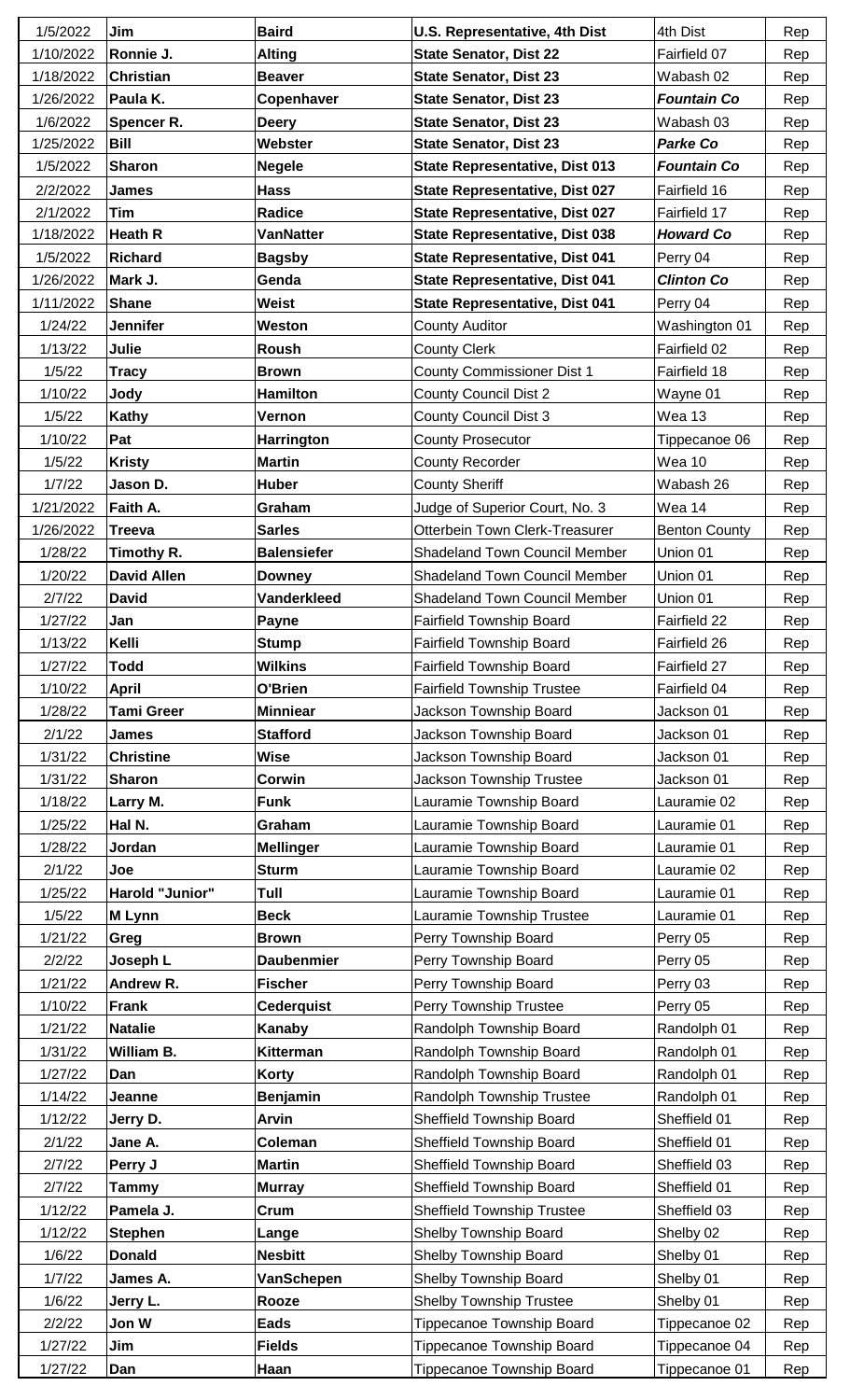| 1/27/22 | <b>Bill</b>          | <b>Jones</b>         | <b>Tippecanoe Township Trustee</b> | Tippecanoe 03 | Rep |
|---------|----------------------|----------------------|------------------------------------|---------------|-----|
| 1/12/22 | <b>Mary Grace</b>    | Gish                 | <b>Union Township Board</b>        | Union 01      | Rep |
| 1/12/22 | Steven C.            | Plantenga            | <b>Union Township Board</b>        | Union 01      | Rep |
| 1/21/22 | Paul A.              | <b>Sietsma</b>       | <b>Union Township Board</b>        | Union 01      | Rep |
| 1/14/22 | Jo                   | <b>Ritchie</b>       | <b>Union Township Trustee</b>      | Union 01      | Rep |
| 2/1/22  | Debra                | <b>Felix</b>         | Wabash Township Board              | Wabash 17     | Rep |
| 2/7/22  | <b>Steve</b>         | <b>Kerkhove</b>      | Wabash Township Board              | Wabash 01     | Rep |
| 2/7/22  | <b>Marcus D</b>      | <b>Slifer</b>        | Wabash Township Board              | Wabash 19     | Rep |
| 1/31/22 | <b>Jeffery</b>       | <b>Stefancic</b>     | Wabash Township Board              | Wabash 19     | Rep |
|         |                      |                      |                                    |               |     |
| 2/7/22  | Angela M             | <b>Yost</b>          | Wabash Township Board              | Wabash 16     | Rep |
| 1/10/22 | <b>Eric</b>          | Hoppenjans           | <b>Wabash Township Trustee</b>     | Wabash 05     | Rep |
| 1/31/22 | Tom                  | <b>Davidson</b>      | Washington Township Board          | Washington 02 | Rep |
| 1/31/22 | <b>Nate</b>          | Hofmann              | Washington Township Board          | Washington 01 | Rep |
| 1/6/22  | <b>Ben</b>           | <b>Petrie</b>        | <b>Washington Township Board</b>   | Washington 01 | Rep |
| 2/1/22  | <b>Kevin</b>         | Riggenbach           | Washington Township Board          | Washington 01 | Rep |
| 1/11/22 | <b>Barbara</b>       | <b>Knochel</b>       | <b>Washington Township Trustee</b> | Washington 01 | Rep |
| 1/18/22 | <b>Mark</b>          | <b>Christian</b>     | <b>Wayne Township Board</b>        | Wayne 01      | Rep |
| 1/18/22 | Phil                 | <b>Katter</b>        | <b>Wayne Township Board</b>        | Wayne 01      | Rep |
| 2/1/22  | <b>Teresa</b>        | Luttrell             | Wayne Township Board               | Wayne 01      | Rep |
| 1/14/22 | Norman               | Hayman               | <b>Wayne Township Trustee</b>      | Wayne 01      | Rep |
| 1/5/22  | George               | <b>Buck</b>          | Wea Township Board                 | Wea 07        | Rep |
| 1/14/22 | <b>James</b>         | <b>Martin</b>        | Wea Township Board                 | <b>Wea 12</b> | Rep |
| 1/13/22 | Andrea               | <b>Moore</b>         | Wea Township Board                 | Wea 14        | Rep |
| 1/21/22 | Aaron                | <b>Slagel</b>        | Wea Township Board                 | <b>Wea 13</b> | Rep |
| 1/5/22  | Jim                  | <b>Slaven</b>        | <b>Wea Township Trustee</b>        | Wea 13        | Rep |
| 2/2/22  | <b>Tracy</b>         | <b>Brown</b>         | Delegate At-Large                  | Fairfield 18  | Rep |
| 2/2/22  | Jon W.               | <b>Eads</b>          | Delegate At-Large                  | Tippecanoe 02 | Rep |
| 2/7/22  | <b>Bill</b>          | Jones                | Delegate At-Large                  | Tippecanoe 03 | Rep |
| 2/7/22  | <b>Jerry</b>         | Lecy                 | Delegate At-Large                  | Wea 09        | Rep |
| 1/31/22 | Jan                  | <b>Nielsen</b>       | Delegate At-Large                  | Tippecanoe 01 | Rep |
| 2/7/22  | <b>Steve</b>         | Schreckengast        | Delegate At-Large                  | Wabash 03     | Rep |
| 1/31/22 | <b>Michael</b>       | <b>Smith</b>         | Delegate At-Large                  | Fairfield 14  | Rep |
| 1/31/22 | <b>Jeffery</b>       | <b>Stefancic</b>     | Delegate At-Large                  | Wabash 19     | Rep |
| 1/5/22  | Tim                  | <b>Vickerman</b>     | Delegate At-Large                  | Union 01      | Rep |
| 2/2/22  | James S.             | <b>Waters</b>        | Delegate At-Large                  | Wabash 03     | Rep |
| 2/2/22  |                      | <b>Waters</b>        | Delegate At-Large                  | Wabash 03     |     |
|         |                      |                      |                                    |               |     |
|         | Sandi L.             |                      |                                    |               | Rep |
| 1/27/22 | <b>Todd</b>          | <b>Wilkins</b>       | Delegate At-Large                  | Fairfield 27  | Rep |
| 1/14/22 | Kimberly A.          | Wright               | Delegate At-Large                  | Tippecanoe 03 | Rep |
| 2/7/22  | Angela M             | Yost                 | Delegate At-Large                  | Wabash 16     | Rep |
| 1/7/22  | Perry J              | <b>Barbee</b>        | Delegate Dist 1                    | Fairfield 23  | Rep |
| 2/1/22  | Sam                  | <b>Bartu</b>         | Delegate Dist 1                    | Fairfield 02  | Rep |
| 1/10/22 | Joan M               | <b>Bonnet</b>        | Delegate Dist 1                    | Fairfield 08  | Rep |
| 2/7/22  | Jennie               | <b>Dekker</b>        | Delegate Dist 1                    | Fairfield 16  | Rep |
| 2/7/22  | <b>Dawson</b>        | Lucas                | Delegate Dist 1                    | Fairfield 17  | Rep |
| 2/7/22  | Erin                 | <b>Perdue</b>        | Delegate Dist 1                    | Fairfield 02  | Rep |
| 1/31/22 | Cindy                | <b>Pratt</b>         | Delegate Dist 1                    | Fairfield 11  | Rep |
| 1/31/22 | Jim                  | <b>Pratt</b>         | Delegate Dist 1                    | Fairfield 11  | Rep |
| 1/5/22  | Julie                | Roush                | Delegate Dist 1                    | Fairfield 02  | Rep |
| 1/5/22  | <b>Mike</b>          | Roush                | Delegate Dist 1                    | Fairfield 02  | Rep |
| 1/5/22  | Bea                  | <b>Smith</b>         | Delegate Dist 1                    | Fairfield 04  | Rep |
| 2/2/22  | <b>Jennifer</b>      | <b>Smith-Margraf</b> | Delegate Dist 1                    | Fairfield 02  | Rep |
| 2/7/22  | <b>Diana</b>         | <b>Vice</b>          | Delegate Dist 1                    | Fairfield 11  | Rep |
| 1/27/22 | <b>Richard</b>       | <b>Bagsby</b>        | Delegate Dist 2                    | Perry 04      | Rep |
| 1/27/22 | <b>Sara</b>          | <b>Bagsby</b>        | Delegate Dist 2                    | Perry 04      | Rep |
| 2/1/22  | <b>Timothy (Tim)</b> | <b>Catron</b>        | Delegate Dist 2                    | Wabash 20     | Rep |
| 1/31/22 | Cheryl               | Glotzbach            | Delegate Dist 2                    | Wabash 04     | Rep |
| 1/21/22 | Mark D.              | Griffith             | Delegate Dist 2                    | Perry 03      | Rep |
| 1/25/22 | Pat                  | Harrington           | Delegate Dist 2                    | Tippecanoe 06 | Rep |
| 1/18/22 | Isabel               | Hogue                | Delegate Dist 2                    | Wabash 05     | Rep |